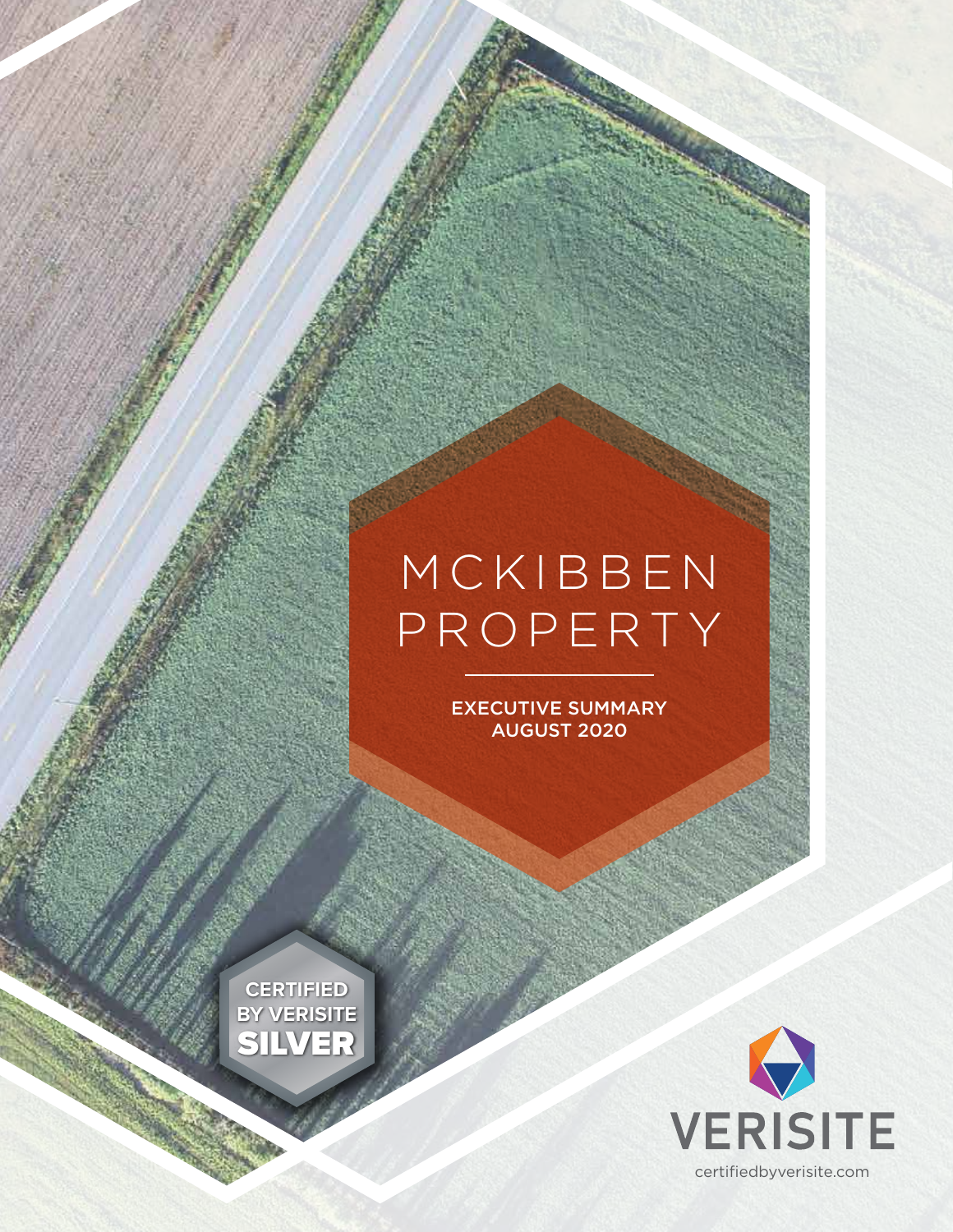## **EXECUTIVE** SUMMARY

2  $\mu$  = 2  $\mu$  = 2  $\mu$  = 2  $\mu$  = 2  $\mu$  = 2  $\mu$  = 2  $\mu$  = 2  $\mu$  = 2  $\mu$  = 2  $\mu$  = 2  $\mu$  = 2  $\mu$  = 2  $\mu$  = 2  $\mu$  = 2  $\mu$  = 2  $\mu$  = 2  $\mu$  = 2  $\mu$  = 2  $\mu$  = 2  $\mu$  = 2  $\mu$  = 2  $\mu$  = 2  $\mu$  = 2  $\mu$  = 2  $\mu$ The 72.55 acre "McKibben" site in Yorktown, Indiana represents an excellent opportunity for an industrial tenant to develop. The land is located just south of the CSX Railroad, is clear of environmental conditions, and is relatively flat indicating minimal costs associated with site preparation. The site is less than five miles to Interstate 69, providing continuous access from Indianapolis, Indiana, northeast to the Canada-US border.

From an administrative process standpoint, the local government is collaborative and interested in attracting business to the community. This is demonstrated by standardized and timely review/permit processes. Additionally, the community's assets, such as low crime, quality of life, and educational attributes, are desirable for company relocations.

For more information, please contact Pete Olson, Yorktown Town Manager at polson@ yorktownindiana.org or (765) 759-2203 or Traci Lutton, Vice President of Economic Development of the Muncie-Delaware County Economic Development Alliance at tlutton@ muncie.com or (765) 751-9126.

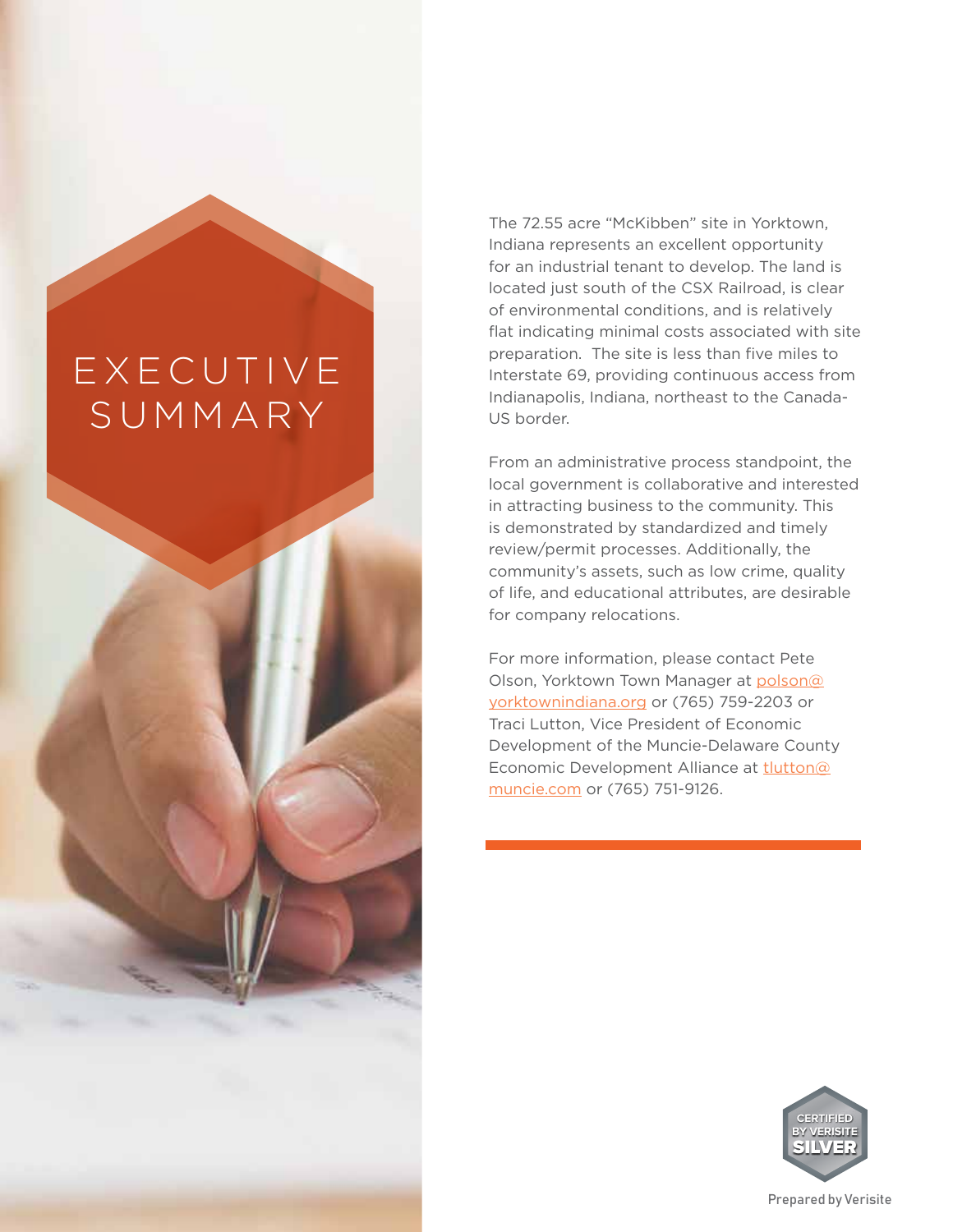

### SITE OVERVIEW



#### **LOCATION/ADDRESS**

East of S. Marsh Ave. (S. Co. Rd. 600 W.) and South of CSX Transportation incorporated railroad.



#### **SIZE**

72.55 acres (3,160,278 SF)



#### **PRICE**

\$20,000 per acre



#### **ZONING**

IN – Industrial M1 – Multi-family Low Density



#### **UTILITES**

Water (10" and 12" main) Storm Sewer Sanitary Sewer (8" main) Electric (3 Phase); Natural Gas (4" medium pressure line transitions to 6" medium pressure line)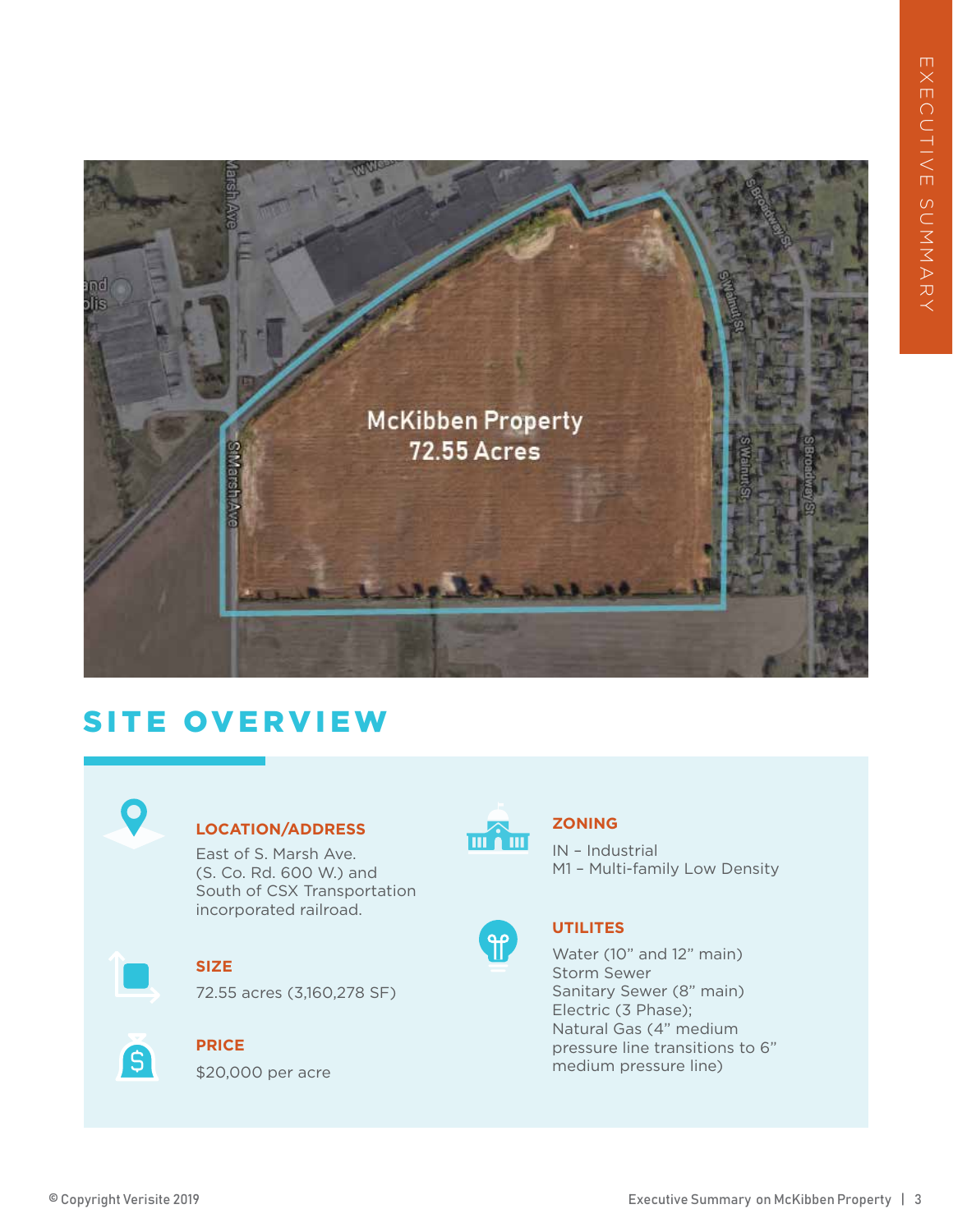### ACCESSIBILITY



**HIGHWAYS/ INTERSTATE** 3 miles



**RAIL** Adjacent to the north of site, spur potential



**AIRPORTS** Local/Regional 7 and 15 miles International 69 and 75 miles



**PORTS** 167, 175, and 198 miles

### HUMAN CAPITAL



### QUALITY OF LIFE

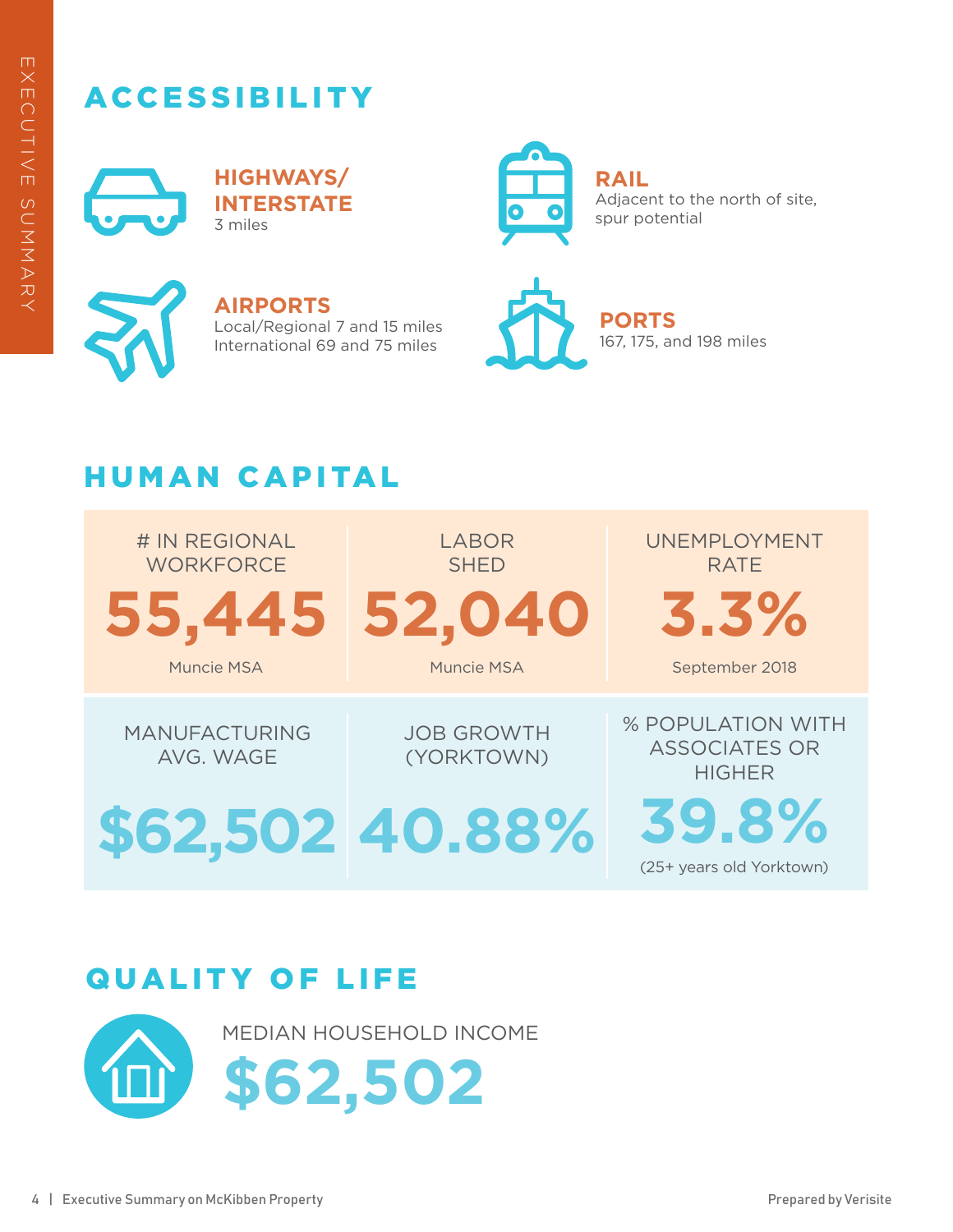### INCENTIVES

The Muncie-Delaware County Economic Development team is experienced in navigating the tax abatement, tax increment finance, and grants processes, and has established working relationships with the appropriate professionals throughout the city, county and state. The community would like the opportunity to assemble a customized incentive package for your project.

In addition to incentives provided by the Indiana Economic Development Corporation, the community has the following tools available:

#### **FREE/DISCOUNTED LAND**

The community is willing to consider land grants or discounted land prices as part of an overall incentive package.

#### **TAX INCREMENT FINANCE**

New property taxes generated from new construction can be leveraged by the issuance of TIF bonds to incentivize the project.

#### **TAX ABATEMENT**

Tax abatements are currently available for both manufacturing equipment (5 or 10 years), for improvements to real estate (3, 6, or 10 years), and information technology and logistical equipment. A recent change in the law allows for a community to offer twenty-year tax abatement on personal property for machinery and equipment.

#### **PERMITTING ASSISTANCE**

Knowledgeable staff helps new businesses identify and secure the permits needed for their project. Staff will schedule preapplication meetings between businesses and the appropriate regulatory agencies to help streamline the permitting process. Local permit fees may be waived as a part of an overall incentive package.

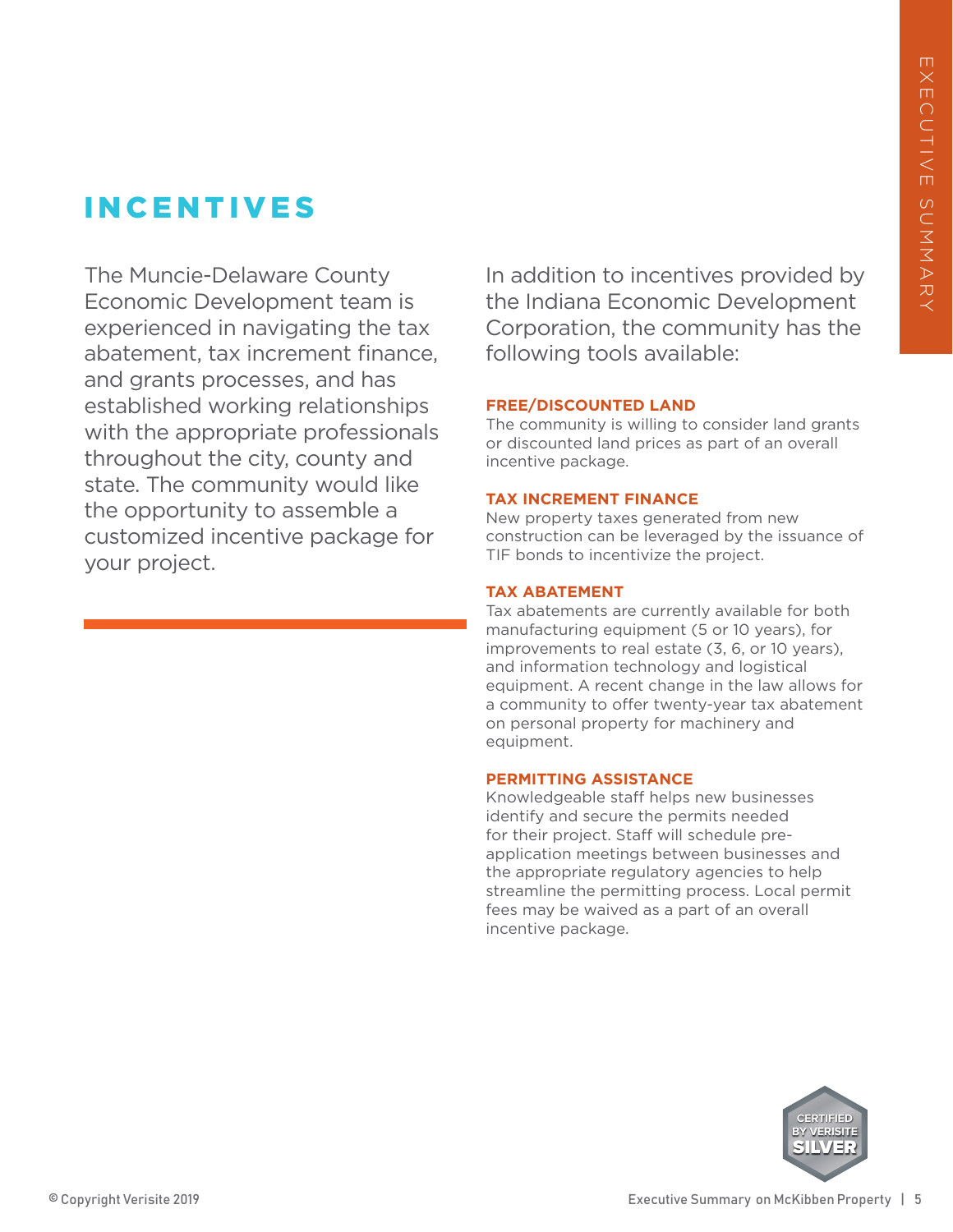#### **EXECUTIVE RELOCATION ASSISTANCE PROGRAM**

**EXECUTIVE BELOCATION ASSISTANCE**<br>
SPECIALITY CONTINUES ASSISTANCE<br>
THE DROW-INVERSION ASSISTANCE<br>
THE DROW-INVERSION CONTINUES CONDUCT INTO THE SUMMARY ON THE SUMMARY ON THE SUMMARY ON THE SUMMARY ON THE SUMMARY ON THE S The Executive Relocation Assistance Program as an important component of our community and company partnership. Services can be customized to the needs of the company or transferring executives, but the program generally includes a community presentation, mentor program, temporary housing, access to professional service, school orientation, residential housing incentive, and access to health care.

#### **FREE/DISCOUNTED LAND**

TEMPORARY OFFICE SPACE Temporary office space may be made available at no charge in the Muncie Innovation Connector, the community's modern, high-tech business incubator.

#### **JOB FAIRS**

The Alliance will host customized job fairs in partnership with the local workforce development office to help meet the hiring needs of a company. Fairs include pre-screening stations, interview booths, and computer workstations.

#### **EDIT GRANTS**

Funds may be made available through revenue generated from the City and County's Economic Development Income Tax. These funds are committed at the discretion of the Mayor and Board of County Commissioners.

#### **JOB TRAINING ASSISTANCE**

Delaware County is home to Ball State University and Ivy Tech Community College. Both institutions have a long history of providing assistance to companies and both will seek to provide custom programs that meet the company's specific needs.

#### **INDIANA MICHIGAN POWER ECONOMIC DEVELOPMENT RIDER (EDR)**

The EDR incentive for a qualified company is a discount on the monthly demand charge for up to 36 months. The discount percentage is 30% for Standard New Development, 35% for Urban Redevelopment and 40% for Brownfield Redevelopment. There are minimum requirements to qualify for I&M's Economic Development Rider:

- The client must increase load by a minimum of 1,000 kilovolt-amps.
- The client must add at least 10 new FTEs at its I&M territory location.
- The project must be in direct competition with an area outside of the I&M service territory, thereby making the EDR a decision-making factor in the site location process.
- The project must fall under one of the approved Standard Industrial Classification (SIC) codes.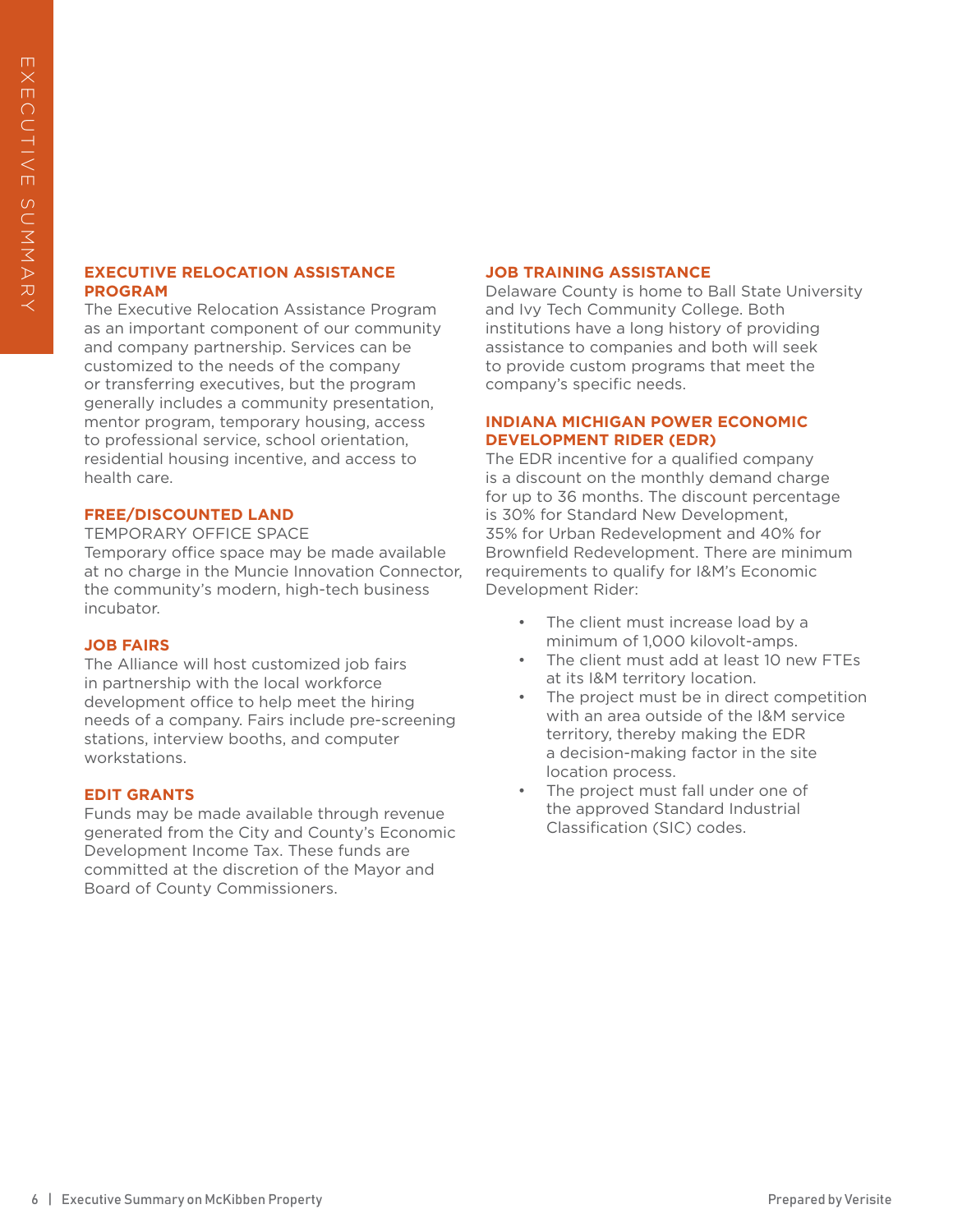### TARGET INDUSTRIES

The target industries defined by Yorktown's county-wide economic development arm, the Muncie-Delaware County Economic Development Alliance, include:



Targeted end users for the McKibben site are those within the Advanced Manufacturing, Logistics and Distribution, and Alternative Energy are strongly desired.

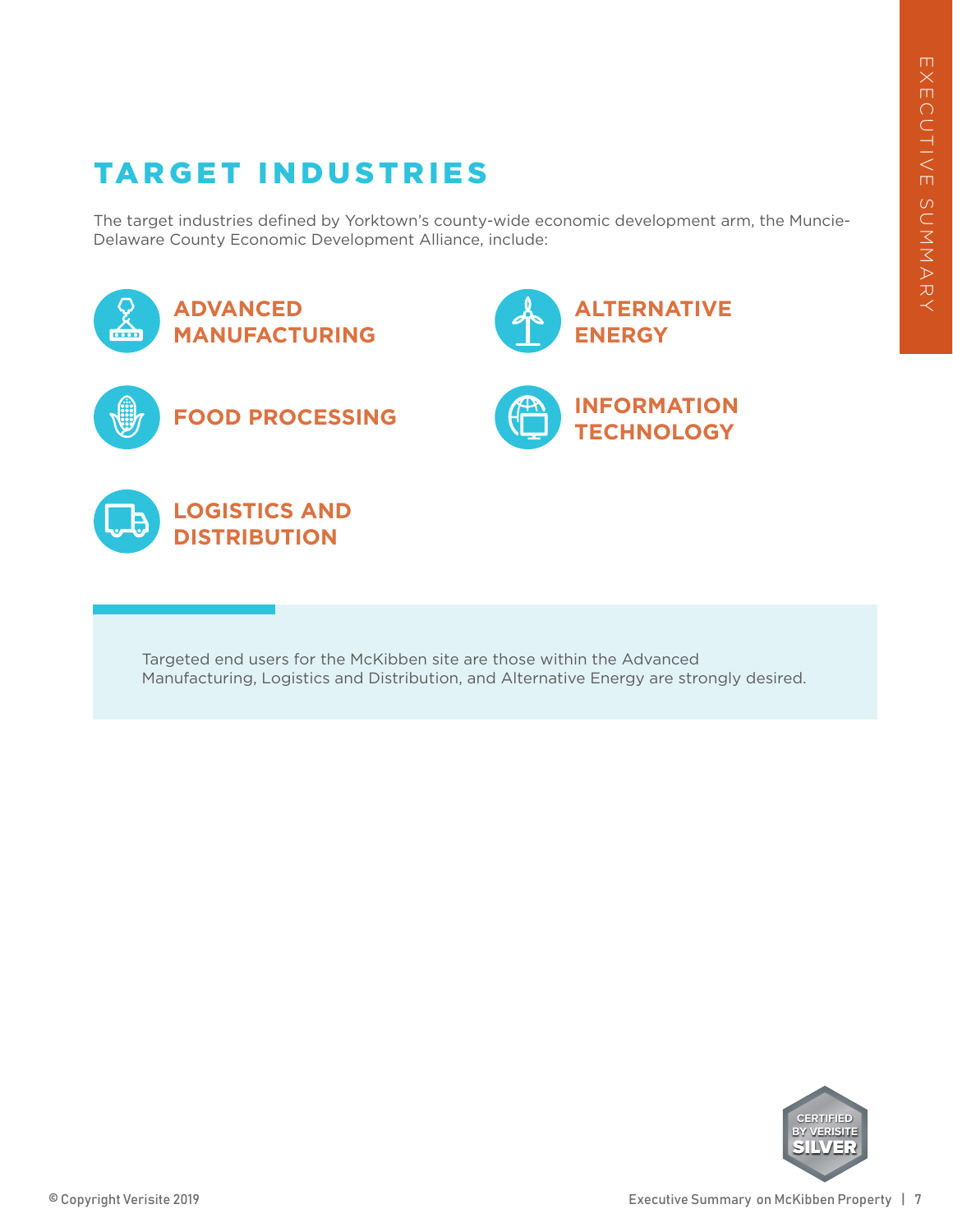### KNOWLEDGE IS VALUABLE.

8 | Executive Summary on McKibben Property Property Property Property Property Property Property Property Property Property Property Property Property Property Property Property Property Property Property Property Property Verisite was founded by a team of nationally recognized economic development consultants/site selectors, civil engineers, developers and experienced real estate professionals with knowledge of the site selection process and expertise in site evaluations. Evaluation, determination and certification by Verisite adds real value to any property by providing brokers, site selectors, developers and other decision-makers with reliable data and information on all facets of a site's condition, and sets a new standard in site certification and the site certification process.



**LESLIE WAGNER** leslie@ginovus.com



**COURTNEY ZAUGG** courtney@certifiedbyverisite.com



**LARRY GIGERICH** larry@ginovus.com



**TIM JENSEN** tim@certifiedbyverisite.com